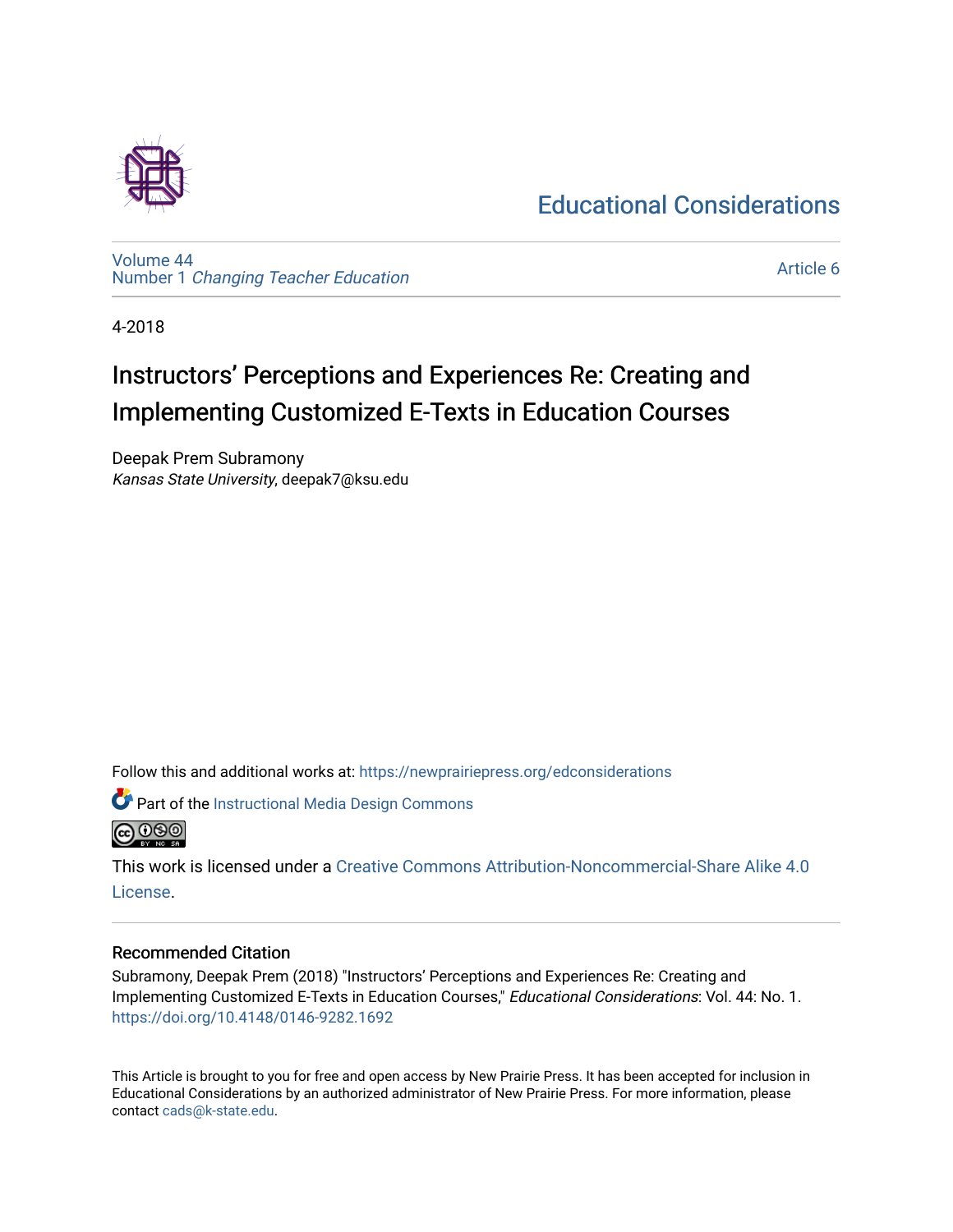# **Instructors' Perceptions and Experiences Creating and Implementing Customized E-Texts in Education Courses** *Deepak Prem Subramony*

#### **Introduction**

This article presents a key portion of the findings obtained from a detailed case study conducted during the 2016-2017 academic year to develop a holistic understanding of the outcome of a major technological change initiative at a large Midwestern university's College of Education<sup>1</sup>. Launched in 2012 by the COE's Dean, this initiative<sup>2</sup> provided funding support to instructors<sup>3</sup> on a competitive basis to encourage the development and implementation of open alternative electronic textbooks<sup>4</sup> within their respective courses. It was envisaged as logically piggybacking a previous COE initiative that funded the issue of iPad devices to all undergraduate teacher preparation candidates within the College at no cost to them, as it would encourage the development of quality instructional content for delivery via the aforementioned iPads. By the start of the 2016-2017 academic year, the initiative had funded the development and implementation of multiple e-texts across several semesters, to the tune of roughly US\$77,000.

#### **E-Texts**

Applying digital media technologies<sup>5</sup> to traditional print textbooks has resulted in the emergence of e-texts (Stone & Baker-Eveleth, 2013a), which can be accessed via the Internet and downloaded onto personal electronic devices such as the laptops, tablets, e-readers, and smartphones that are owned by the vast majority of learners today (Rockinson-Szapkiw, Courduff, Carter, & Bennett, 2013). In fact, even though e-books have existed in some form or other since the 1970s – starting with Michael Hart launching his Project Gutenberg in 1971 that led to the creation of electronic versions of thousands of print books (Embong, Noor, Hashim, Ali, & Shaari, 2012) – they only started being adopted in significant numbers after the development of the aforementioned devices (Ditmyer, et al., 2012) and their subsequently ubiquitous penetration into human society. Devices such as iPads are increasingly playing a leading role in the educational process within developed/affluent nations, and along with ematerials/e-texts are forming the basis of electronic education in these societies (Laketa & Draculic, 2015).

E-texts represent a technological innovation influencing education that involves the use of digital/electronic books as reusable components providing building blocks for instructional content (Stone & Baker-Eveleth, 2013b). Rockinson-Szapkiw, et al. (2013, p. 260) described two formats in which e-texts existed at the time their piece was written: (a) "page-fidelity" e-texts

<sup>&</sup>lt;sup>1</sup> Hereinafter referred to within this article as the "COE."

<sup>2</sup> Hereinafter referred to within this article as the "initiative."

<sup>&</sup>lt;sup>3</sup> The term "instructor" as used within this article refers to all individuals who received funding under the initiative, irrespective of faculty rank.

<sup>4</sup> Hereinafter referred to within this article as "e-text(s)."

<sup>5</sup> Hereinafter referred to within this article as "DMT."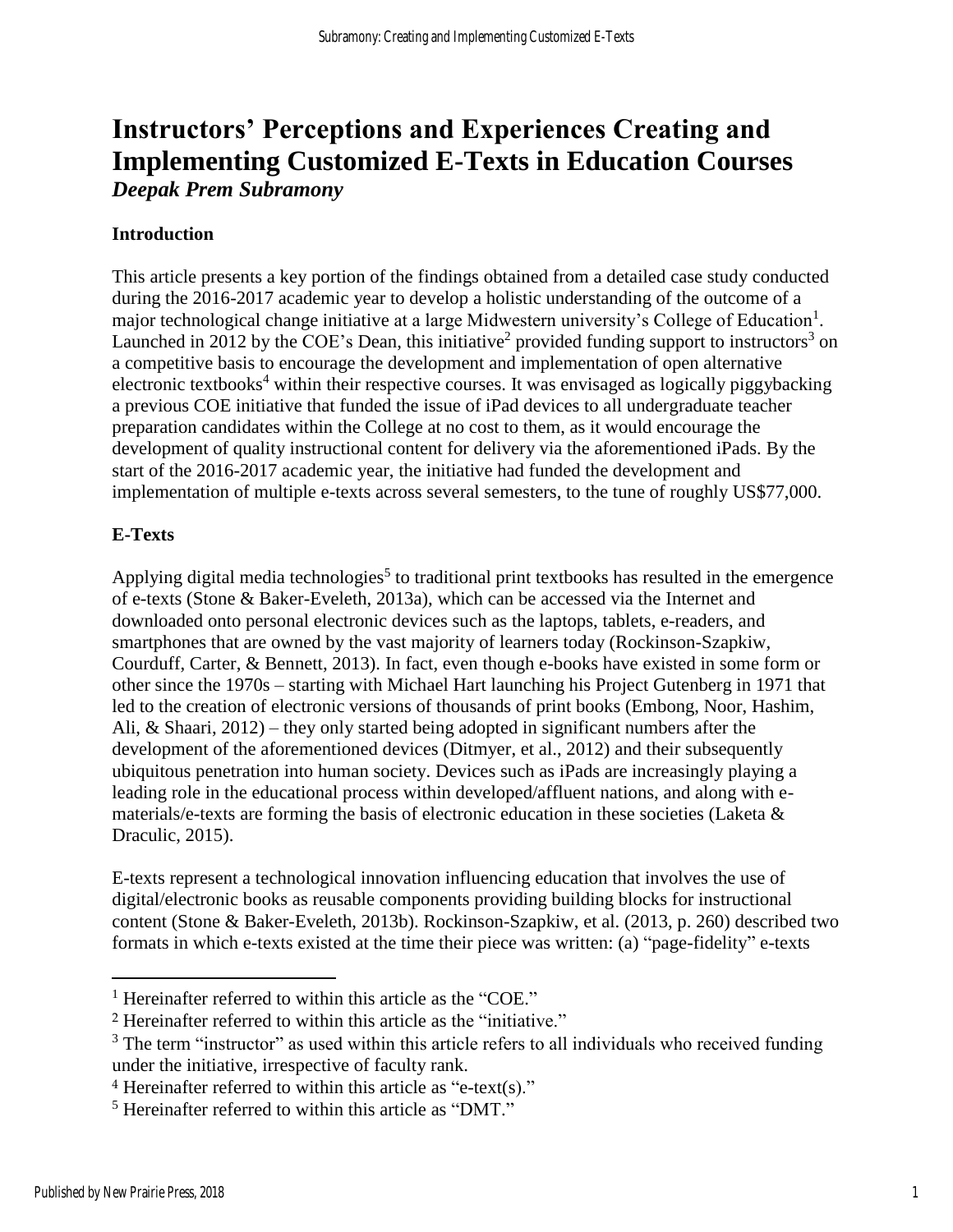featuring "no dynamic media, no active web links, and no capability to manipulate font or pictures;" and (b) "reflowable" e-texts featuring flexible formats and dynamic media, with the user being able "to modify both the layout and interactive features … to suit the display medium."

As Chesser (2011) described, the education sector has been forced to grapple with a range of questions/issues pertaining to e-texts ever since the latter emerged onto the scene. Some of these deal with the technological aspect of e-texts:

> "…what comes to mind when someone says (e-text)? Is it simply screen-rendered replicas of those same print pages, the identical book, only without weight and, hopefully, without quite the cost? Or is it something more: interactive and filled with 3-D animations, self-tests, videos, and active equations? Is it a device – a tablet or a dedicated reader – or is it software running on a laptop and a smartphone? Is it Web-based or downloaded? Is it all of these things seamlessly working together?" (p. 28)

Meanwhile, others deal with the creation and ownership aspect of e-texts: "…who made and who owns this new thing? Must it be a product of the legacy publishing industry … that today sponsors research, develops art, guards copyright, and scrupulously oversees licensing, peer-review, manufacture, marketing, and distribution? Or is it something new: a self-generating, self-sustaining, crowdsourced, open access wiki book, changing constantly, developed by everyone and owned by no one?" (p. 28)

E-texts are seen as a more appropriate answer to the high textbook costs faced by college students in addition to rising tuition, as compared to the alternatives of either using cheaper past editions of print textbooks or doing away with textbooks altogether (Falc, 2013). While proponents of e-texts tout several advantages accruing from the adoption of these innovative media products – such as eliminating costs associated with printing, storage, and shipping; affording functionalities such as copy-paste and keyword searches that are impossible with traditional print textbooks; providing enhanced opportunities for interactivity between learner and medium that may lead to improved learner performance; and allowing for revisions without the need for expensive reprinting – one must also be mindful of their disadvantages, such as immature/evolving technology and visual/reading fatigue (Chapman, Seeley, Wright, Glenn, & Adams, 2016).

Multiple higher education institutions including the University of Liverpool (Barker, 2015), University of Idaho, Northwest Missouri State University, and for-profit entities like the University of Phoenix have been experimenting with e-text programs (Miller, Nutting, & Baker-Eveleth, 2013). The rise of e-texts has been accompanied by the decline of traditional print media, as well-known brick-and-mortar bookstores declare bankruptcy and shut their doors after losing millions of dollars (Ditmyer, et al., 2012), and prestigious print newspapers either downsize or go out of business entirely (Miller, et al., 2013).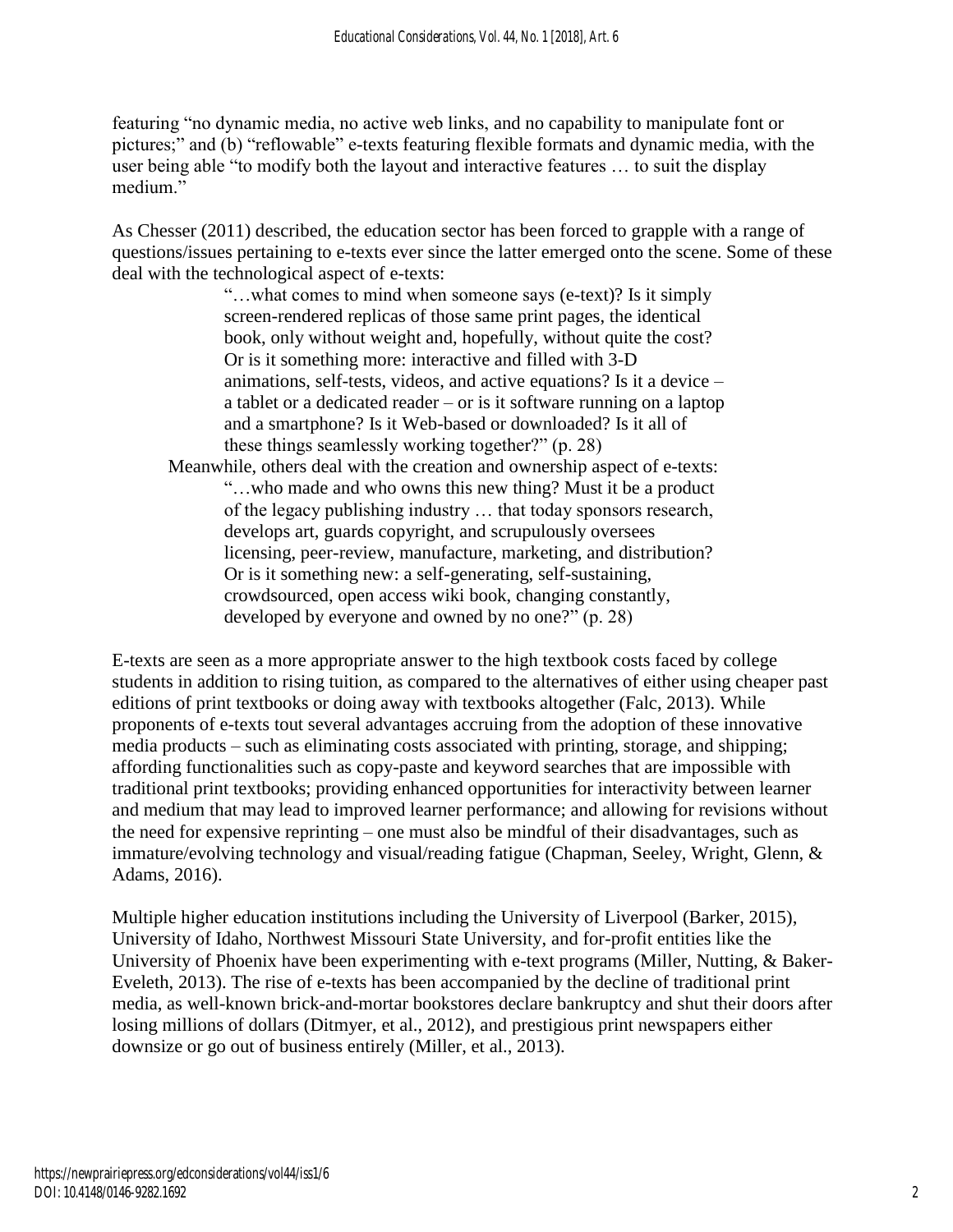Currently technology, cost, and political pressures are driving the trend within higher education towards the use of electronically-accessed content resources including e-texts – especially within blended/e-learning environments and also within face-to-face courses – as the recent generation of digital natives reaches college age (Ji, Michaels, & Waterman, 2014). Decisions regarding the adoption of e-texts are frequently driven by external factors – such as technological advances, changing learner preferences, increasing availability of open educational resources, the emergence of massive open online courses, and the costs associates with traditional textbooks – as opposed to pedagogical considerations (Seaton, Kortemeyer, Bergner, Rayyan, & Pritchard, 2014). Characteristics such as cost, flexibility, features, and ease of availability push students towards choosing e-texts in lieu of their print counterparts; however, student preferences may not be the best criteria upon which to make pedagogical decisions, since their goals more often revolve around efficiency as opposed to learning impact (Daniel & Woody, 2013).

# **The Study**

The study forming the source of the findings presented in this article followed the model for case study research established by Robert Stake, one of the genre's most renowned experts. Stake (1995) characterizes this approach as studying the particularity and complexity of a single case, coming to understand its activity within important circumstances and its embedded-ness and interaction with its contexts. Meanwhile, by "case" Stake refers to a specific, bounded, complex, functioning, purposive, integrated system; i.e., not an abstract process but a concrete object with a boundary and working parts. In the context of this study, the case could be defined as the specific organization that was impacted by the initiative  $-$  i.e., the COE. The data collection process for the study consisted of (a) identifying informants, actors and other stakeholders relevant to the case and conducting one-on-one personal interviews with them; and (b) collecting and analyzing documentary evidence pertinent to the case. The study was duly cleared by the university's institutional review board<sup>6</sup> before any data collection took place.

Interviewed as part of this study were 14 instructors, representing the entire population of instructors who had received funding under the initiative barring those who were on sabbatical and those who no longer worked at the university; they were asked a wide-ranging set of questions regarding their experiences connected to the initiative. Also interviewed were the COE Dean – the initiative's chief driving force and funding source – and six students who had actually used the e-texts created and implemented under the initiative. Meanwhile, all the instructors interviewed for this study were asked to voluntarily submit student course evaluation reports<sup>7</sup> for the course sections they taught during the semester in which they debuted the implementation of their completed e-texts, as well as – for comparison purposes – sections of the same course they taught using other instructional materials during the most recent prior semester. The idea was to see if there were any differences between these reports that particularly stood out. Four instructors very kindly agreed to supply said reports. Furthermore, instructors who created and implemented e-texts within their respective courses as part of the initiative were required by the

<sup>6</sup> Hereinafter referred to within this report as the "IRB."

 $<sup>7</sup>$  The university's proprietary student course evaluation system and reports are intended to</sup> provide an indicator or student's impressions of teaching effectiveness in a given class. Said reports may also provide some clues as to students' views of specific teaching practices.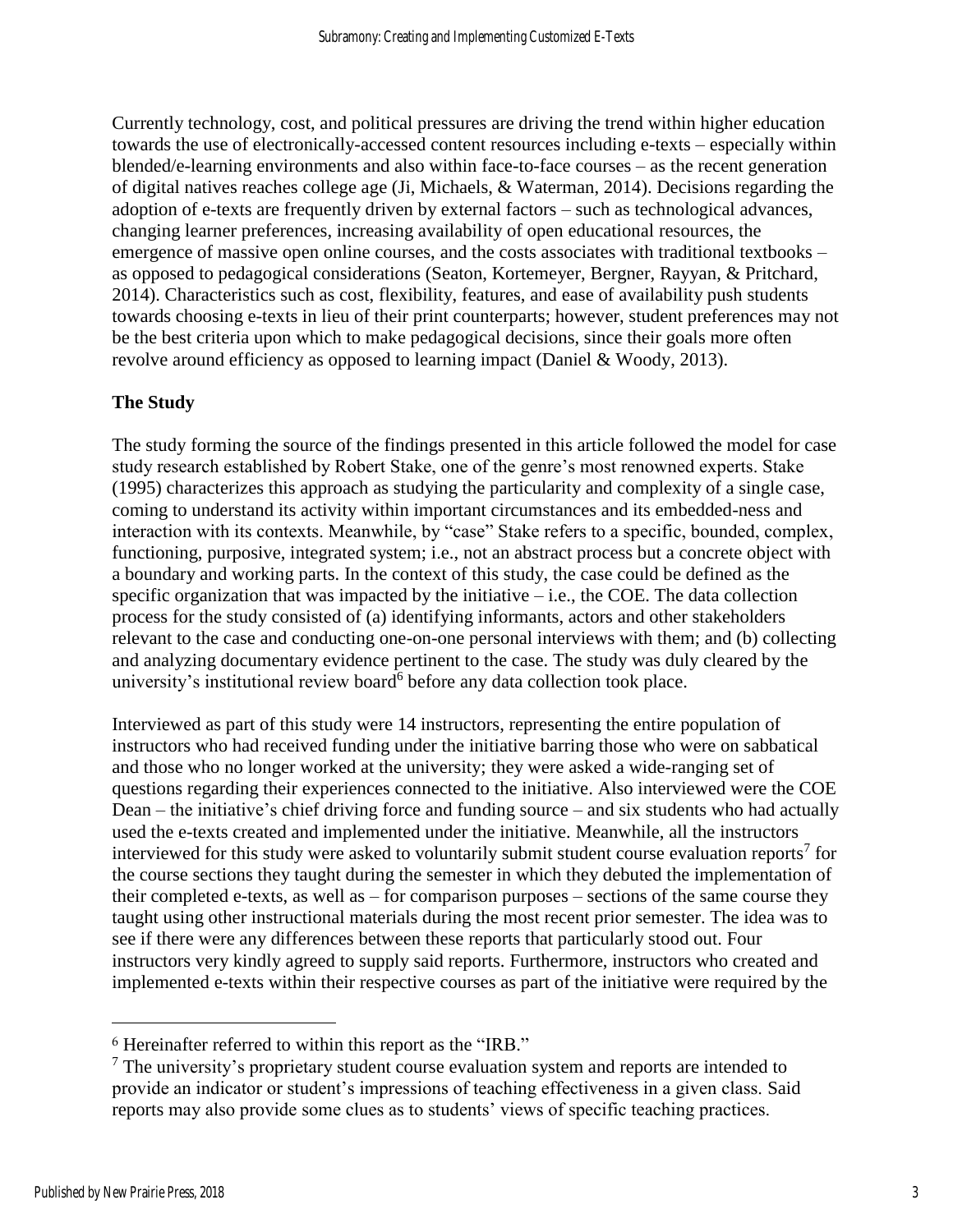COE to submit a written evaluation report towards the end of the process, providing responses to a series of questions. Ten such reports were obtained from the Dean's office and analyzed as part of this study.

Before presenting any findings arising from this study, it would be appropriate to articulate its unavoidable limitations. While 14 instructors were interviewed as part of the study, only four were willing and/or able to provide student course evaluation reports. Including similar student course evaluation data from all 14 instructors would have added tremendously to the study; however, IRB regulations mandated that such data must be obtained voluntarily and instructors could not be compelled to provide them. Besides, it was also a limitation that only six students – end-users of the e-texts created and implemented under the initiative – could be interviewed as part of the study. Not all the instructors followed up on requests to supply names of students who could be interviewed for the study, and not all the students whose names were supplied responded to requests for an interview. Once again, IRB regulations mandated that instructors could not be compelled to supply names of students who could be interviewed, and the students themselves in turn could not be compelled to participate in the study.

In light of the aforementioned limitations, potential pathways for future inquiry with regard to the initiative could possibly involve: (a) Interviewing more students/end-users of the e-texts created and implemented under the initiative; (b) Analyzing the content of the e-texts created under the initiative; (c) Analyzing student work performed in course sections where e-texts were implemented, and comparing it with student work performed in temporally precedent course sections featuring the use of alternative content materials such as commercial textbooks, course packets, or free/paid online resources created and hosted by third parties; and/or (d) Collecting relevant quantitative data in magnitudes warranting the use of advanced descriptive and inferential statistical techniques, leading to the revelation of statistically significant findings.

# **This Report**

This report presents findings arising from the aforementioned personal interviews of the 14 instructors and the Dean, along with the ten instructor-submitted evaluation reports obtained from the Dean's office. Not included are findings stemming from the student course evaluation reports supplied by four instructors, or the personal interviews conducted with the six students, since the magnitude of these data may not be sufficient to permit meaningful interpretation.

### **Dean's Perspective**

As part of this study, the Dean – as the initiative's chief driving force and funding source – was interviewed to ascertain their macro-level perspective re: the initiative from their apex administrative and leadership position within the COE.

**Rationale/Justification.** In explaining their rationale for establishing the initiative, the Dean emphasized the COE's responsibility – given that we are nearly two decades into the  $21<sup>st</sup>$  century – to prepare teachers who are fully equipped to teach digital natives, and to level the playing field regarding technology use within its classrooms by providing students with access to a variety of DMT. Also important was to provide cost savings for students by providing them with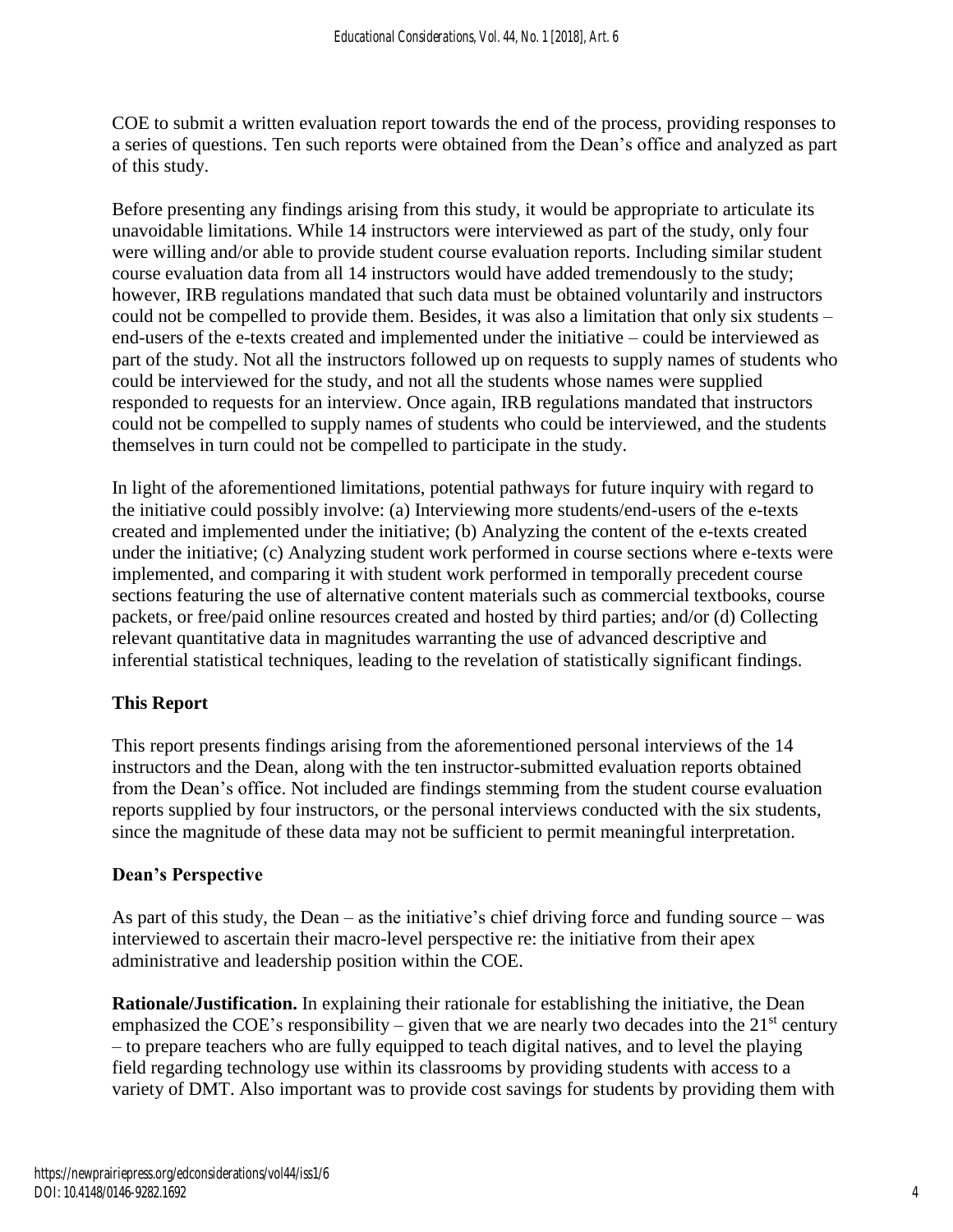free, high-quality, custom-tailored resources featuring "real world" content in lieu of expensive, generic, commercial textbooks; besides, e-texts produced under the initiative could piggyback on an 1:1 iPad initiative previously launched by the COE for its pre-service teachers. The Dean also saw the initiative playing a major role in encouraging instructors to harness the power of DMT to engage/motivate students, and in helping the COE keep up with trends in open education, equitable access, collaboration and sharing.

**Macro-Level Questions.** The Dean reported wrestling with an important question, viz., if it might be a good idea to encourage consistency of design, navigation, and functionality across etexts, or if it would impinge on instructors' academic freedom. Another related to restricting outsiders' access to the e-texts v. sharing them beyond the COE in order to capitalize on inputs/feedback from broader audiences. Staying abreast of ever-evolving copyright issues was yet another important issue, as was figuring out how the e-texts might count towards instructors' promotion and tenure. Meanwhile, might the widespread adoption of e-texts result in issues of equitable access, in case some students did not possess devices that could support/display said etexts?

# **Rationale/Justification**

The main reasons articulated by instructors during their personal interviews for participating in the initiative were, in decreasing order of perceived importance: (a) the opportunity to tailor content; ensuring the currency of both (b) information as well as (c) media; (d) mitigating students' costs/expenses; and (e) facilitating the latter's continued access to the materials/resources.

Instructors believed that the e-texts they specifically tailored/customized for their particular courses would more efficiently aid effective teaching and meaningful learning as compared to generic, one-size-fits-all commercial textbooks. Benefits of such customized e-texts as enumerated by instructors included the ability to provide content that: (a) relates to students' day-to-day professional practice and real-world, locally relevant situations/considerations; (b) fits students' level of understanding and current knowledge schemata; and (c) is 100 percent applicable to the course(s) they are taking.

Instructors maintained that the lengthy timeframe it takes for commercial print textbooks to go through the review and publication process – and the generally infrequent intervals at which they are updated – often render them outdated by the time they are available for implementation within the classroom. In contrast, it is possible to provide students with much more up-to-date information via e-texts – especially in fields that are changing/evolving rapidly – by revising content and linking to external resources that are current and relevant. Instructors also claimed that e-texts tremendous advantages over traditional print textbooks in their ability to harness the affordances of the myriad DMT currently available to  $21<sup>st</sup>$ - century educators, such as: (a) permitting the incorporation of animated visuals, videos, and hyperlinking to a range of complementary/supplementary external resources; (b) affording students opportunities for meaningful interactivity; and (c) providing students with access to course content both in and out of class.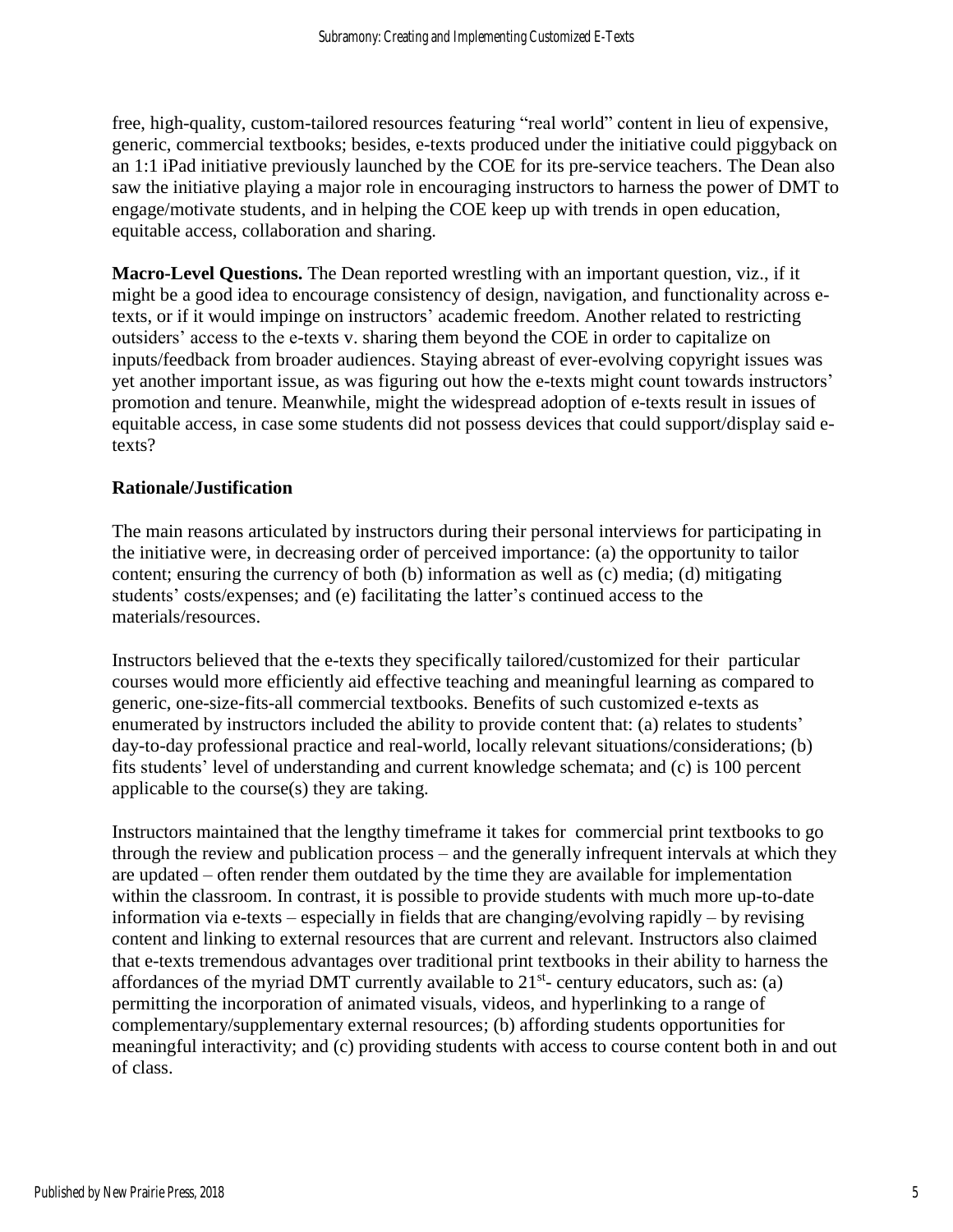Instructors also strongly echoed the COE Dean's stand that students deserve help towards mitigating the increasingly excruciating costs associated with higher education; they believed that free e-texts played a significant role towards this end. Given that free online resources are often of questionable quality, and high-quality resources of any kind are invariably expensive, they felt providing e-texts helped cut down students' costs without compromising on quality. Instructors saw an additional benefit to the free e-texts in that they could be made available to students after they had completed the course/program, unlike obsolete editions of print textbooks or password-protected learning management system<sup>8</sup> platforms like Canvas; the e-texts can thus help students even after they have graduated and become in-service teachers, to refresh their memory and provide just-in-time professional development<sup>9</sup> and continual support.

# **Design/Development**

**Strategies.** Instructors reported adopting myriad strategies towards the goal of creating e-texts that supported effective teaching and meaningful learning within their courses. These encompassed: (a) chunking – dividing the e-text into smaller, more manageable titles, based on the experiential understanding that students generally balk at reading "huge" textbooks; (b) multiple encoding – presenting content within the e-text using a variety of media formats to reinforce comprehension and to address students' multiple learning styles; (c) multiple explanations – providing students with access to multiple ways of explaining key concepts, principles and procedures, in contrast to using a single commercial print textbook, by designing the e-text to incorporate links to multiple external content sources; (d) tailoring – calibrating the e-text to provide students with content that is less technical and more accessible to education majors than mainstream commercial textbooks within the given associated field; (e) soliciting peer inputs – Reaching out to colleagues locally, at other universities, and at professional associations to obtain recommendations regarding free, high-quality online resources that could be linked from the e-text; and (f) soliciting student inputs – including collaborating with students, obtaining feedback from former students, asking current students what they needed, and surveying in-service teachers to ask what they believed beginning teachers would need most in terms of content.

**Challenges.** Instructors reported facing multiple challenges while in the process of creating the e-texts for their courses. They described entering the process without possessing the necessary skill-sets to assure optimal outcomes, such as (a) effectively using e-text authoring software programs, (b) appropriately navigating Copyright issues, (c) ensuring necessary compliance with accessibility regulations mandated by the Americans with Disabilities Act (ADA), and (d) meeting key institutional quality criteria for online instructional materials. Numerous instructors claimed they were provided with inadequate training/ PD prior to starting work on their e-texts, which they related to their aforementioned lack of skills.

Some of the loudest concerns instructors expressed centered around the perceived unavailability of sufficient and timely technical support during the process of creating their e-texts. They "did not have anybody to go to" when they got stuck; there was "nobody around to provide

<sup>8</sup> Hereinafter referred to within this article as "LMS."

<sup>9</sup> Hereinafter referred to within this article as "PD."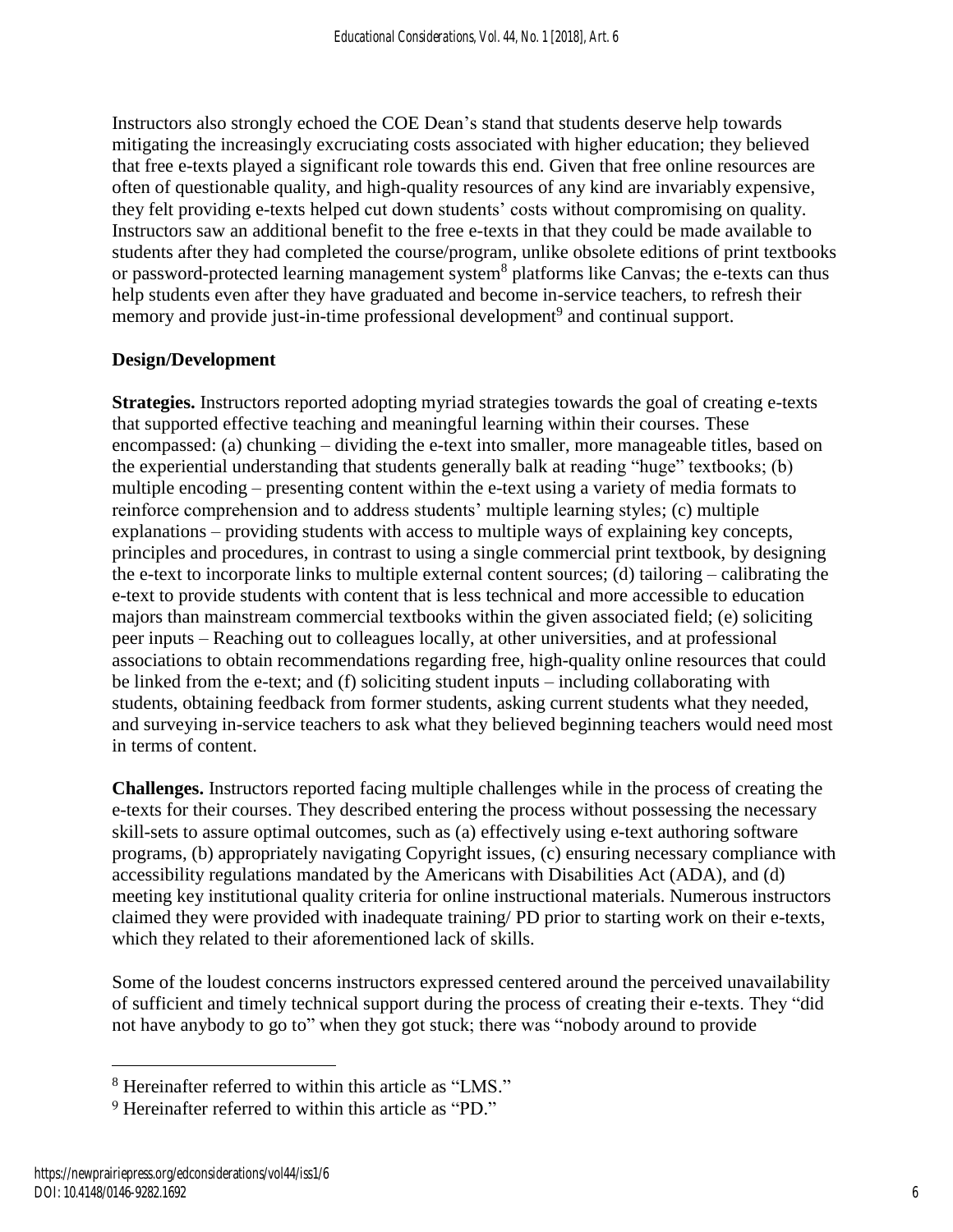convenient, easily accessible, just-in-time support;" and whatever support was available was not easy to access: "…given the time it takes to schedule a meeting or to locate somebody and explain what I am doing, it could be faster to simply tinker around until I figure it out for myself." Besides, some instructors described the COE's technology/media services personnel as being "uncooperative," "fussy," and display inconsistencies in delivering services across different instructors. Furthermore, instructors reported difficulties in finding "content-specific" technical support – "I wish I had access to someone who understood the content so they could understand the vision of what I am trying to accomplish!" – as well as individuals with "poweruser level" skills to help with issues pertaining to e-text authoring software programs.

Finally, instructors also shared that figuring out the appropriate scope and delimitations of the content to be covered by their e-text was one of the most challenging aspects of the entire e-text creation process – determining what content ought to be included and what need not, what information was critical, how to prevent the product from ballooning into a 500-page e-monster, and so on.

**Benefits.** Instructors most strongly emphasized accruing benefits/rewards related to improved grasp and control over the content of their courses. There were indications that creating the etexts helped instructors to master course content like never before – such as obtaining a "better overall picture" of course content; formally updating their grasp of the current literature pertaining to the course's content area; discovering "new and valuable resources" that could subsequently be used in multiple instructional contexts; zeroing in on the most critical/essential content; and understanding better "what students want, combined with what they need." Instructors reported that creating the e-text aided significantly with planning, scoping and organizing course content – planning the presentation of information in minute detail along with effectively sequencing its flow; weeding out obsolete/irrelevant content while adding newer, more current, and more pertinent resources; and organizing the course better as a result of developing a better understanding of what the course was about.

Instructors also took pains to acknowledge the profound professional and personal satisfaction they gained from the act of creating e-texts for their courses. They mentioned relishing and taking pride in the creative act of learning something new, of making something useful and meaningful – "Hey, I wrote a book!" – and of being able to serve as role-models for others, including their own children. While the instructors interviewed for this study were universally thankful for the financial incentive provided by the COE to develop their e-texts, based on their testimony such monetary rewards appeared to take a back-seat to the more intangible – but clearly more meaningful – benefits aforementioned.

### **Implementation**

**Strategies.** Accessibility – both during and following completion of the course in which the etext is implemented – was a feature that instructors interviewed for this study were keen to ensure. Most instructors made their e-texts available in PDF format – in addition to iBook or EPUB formats – in order to guarantee accessibility across platforms and devices. Some also made their e-texts accessible free of cost via the iBook store, because that way every time they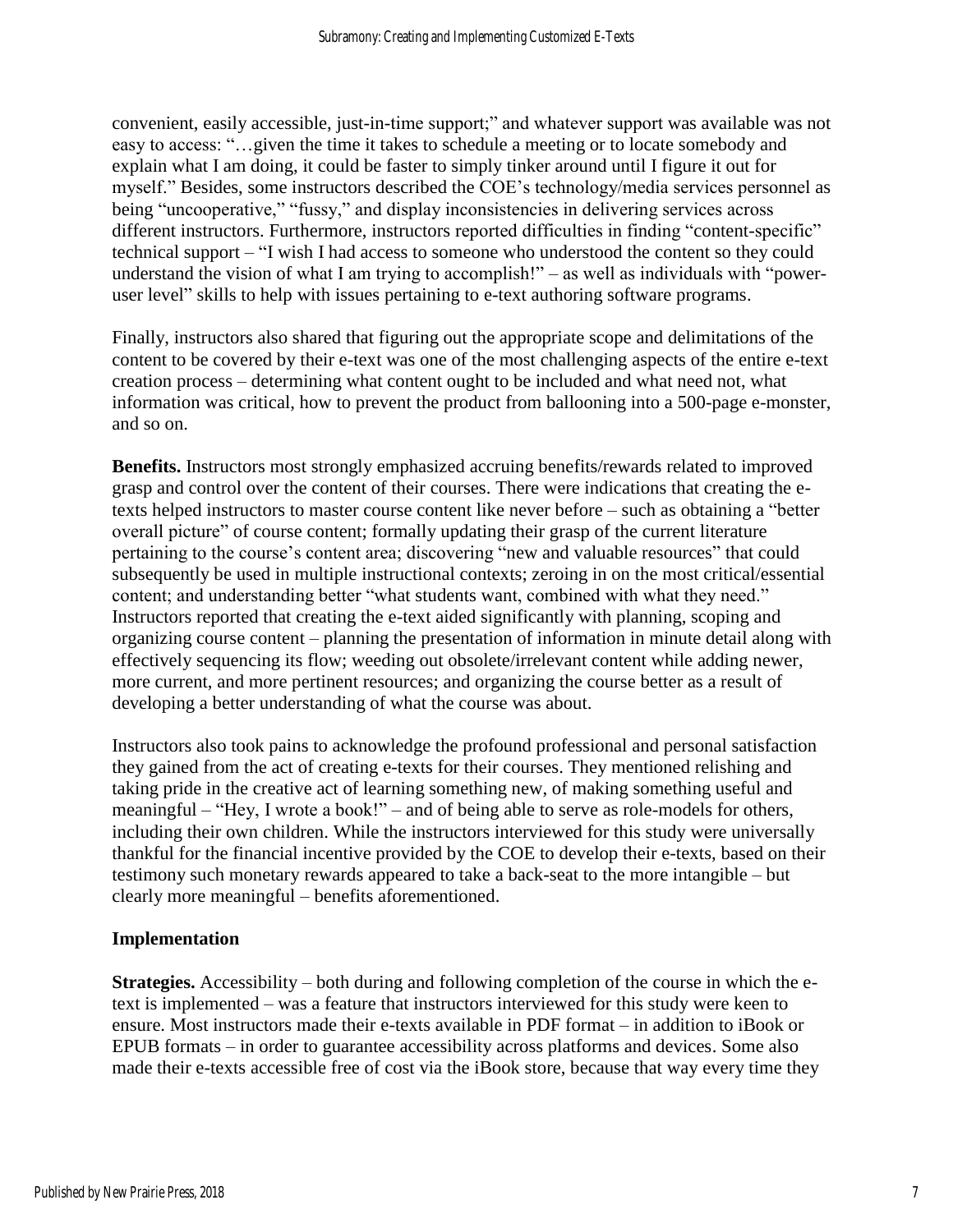updated the e-text file, whoever downloaded the original version would automatically get notified about the update.

Meanwhile, several instructors reported using the implementation of their respective e-texts within their courses as an opportunity to solicit student input/feedback towards the aim of improving subsequent versions of the e-texts. Strategies to enable this included (a) creating Google Doc files where students could make contributions, (b) piloting draft versions and incorporating student feedback into the final products, (c) giving students assignment to find potential resources to link to the e-text, and so on.

**Challenges.** In general, instructors did not report facing too many significant challenges while implementing/integrating their new e-texts within their courses. Some instructors reported facing minor technical issues during the implementation phase, such as slow download speeds and the ever-present threat of link rot when it came to hyperlinked external resources. Nevertheless, some instructors described facing issues with student engagement during the implementation phase – issues such as students (a) finding it challenging to move from linear print textbooks to hypermedia texts featuring more complex navigation and multiple sources/voices; and (b) being reluctant to click through and view/read all of required external resources that were linked to the e-texts. Instructors reported that these issues occurred primarily among undergraduate students.

**Benefits.** Instructors reported accruing several key benefits/rewards from implementing/integrating their new e-texts within their courses. They described how implementing the e-texts into their courses greatly improved access to course content for their students and themselves both within and outside of the classroom. This was particularly apparent in courses aimed at pre-service teachers – who, as the Dean mentioned, had all been provided with individual iPads as part of the COE's 1:1 student iPad initiative – since the latter carried those iPads, and hence the e-texts downloaded onto them, everywhere they went. Instructors described how providing online access to course content via e-texts: (a) made for livelier discussion inside the classroom, because students were able to access and reflect on the content before coming to class; (b) effectively served as a "pre-teaching" of what was subsequently taught in the classroom; (c) allowed them to get rid of paper handouts, thus guaranteeing that when a student missed a class session they would still have access to the class materials; (d) permitted them to project course content onto the screen within the classroom to ensure that everyone was focusing on the particular points to which they needed to direct their attention; and (e) gave students the ability to conduct keyword searches to find specific information.

Furthermore, instructors explained how implementing their respective e-texts into their courses had positive effects in terms of improving classroom dynamics. They said writing an e-text improved their classroom teaching not only because they now had a stronger handle on the course content, but also because the students could now plainly see that their instructor was more comfortable with the materials. They shared that, while they invested much time putting the etext together, it subsequently saved them a lot of time by helping with time management during class – helping things flow better during class by allowing the instructor to (a) structure the course content more effectively, (b) pinpoint key concepts/issues with better precision, and (c) be able to stand right there in front of the students with authoritative ownership over all the content related to the course.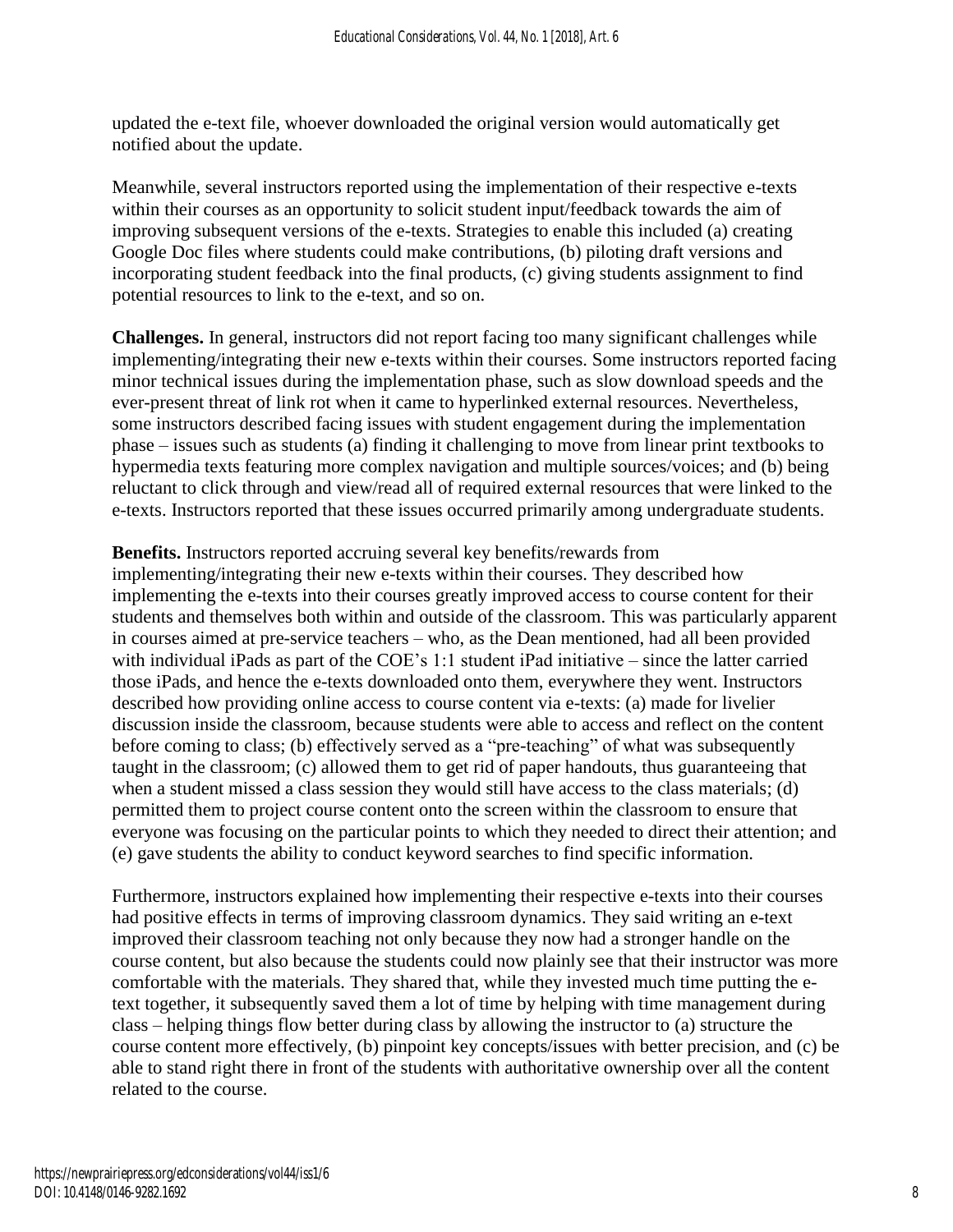Besides, instructors described how implementing their respective e-texts into their courses allowed for a more learner-centered focus within the classroom. Many saw the e-text as a way to "pre-teach" main concepts/principles, thus freeing up precious, face-to-face classroom time to devote to hands-on practice/application and other learner-centered activities that facilitated retention and transfer of learning. Instructors appreciated the opportunity that customized e-texts provided to adapt content materials in response to special learning needs, and to differentiate them according to the circumstances surrounding individual students; the latter were now able to focus on the media and materials related to the course without being subject to the distraction of the classroom, and go through the materials multiple times if needed in order to get all the information.

Instructors appreciated the increased flexibility and adaptability with regards to course content and learning materials that resulted from implementing their respective e-texts within their courses. As they explained during their interviews, switching from commercial print textbooks to e-texts allowed for: (a) instructors to change, revise, and update content as often as warranted; (b) immediate responses to shifts in theory and practice within the field due to the ability to easily link to external sources; (c) "real time" updates by grabbing current research and materials as soon as they became available; and (d) accommodation of changing learner needs at very short notice.

Finally, instructors also acknowledged the profound professional and personal satisfaction gained from implementing their e-texts within their courses. This related invariably to the satisfaction arising from the attainment of professional goals related to the integration of DMT into classroom teaching and learning. Instructors were also happy to help the environment and model good practice/behavior to students by using less paper in their courses. They also felt gratified by the positive responses they received when they shared their e-texts with in-service teachers as part of professional development sessions in school districts.

### **Instructor Reports**

Instructors who created and implemented e-texts within their respective courses as part of the initiative were required to turn in an evaluation report towards the end of the process, responding to a series of closed- and open-ended questions. Ten such instructor reports were obtained from the Dean's office as part of this study. Instructors' responses to the open-ended questions served the valuable purpose of validating the interview data gathered as part of this study, as they were congruent with the testimonies provided by instructors during their interviews. Meanwhile, responses submitted by instructors to the closed-ended questions provided interesting additional data, as shown in Table 1.

| <b>Ouestions</b>                                                                                          | Responses $(n=10)$ |    |              |
|-----------------------------------------------------------------------------------------------------------|--------------------|----|--------------|
|                                                                                                           | <b>Yes</b>         | No | <b>Other</b> |
| Did the use of alternate learning resources meet the guidelines for<br>fair use of copyrighted materials? |                    |    |              |

#### **Table 1: Instructor Responses to Closed-Ended Items on Evaluation Report Template**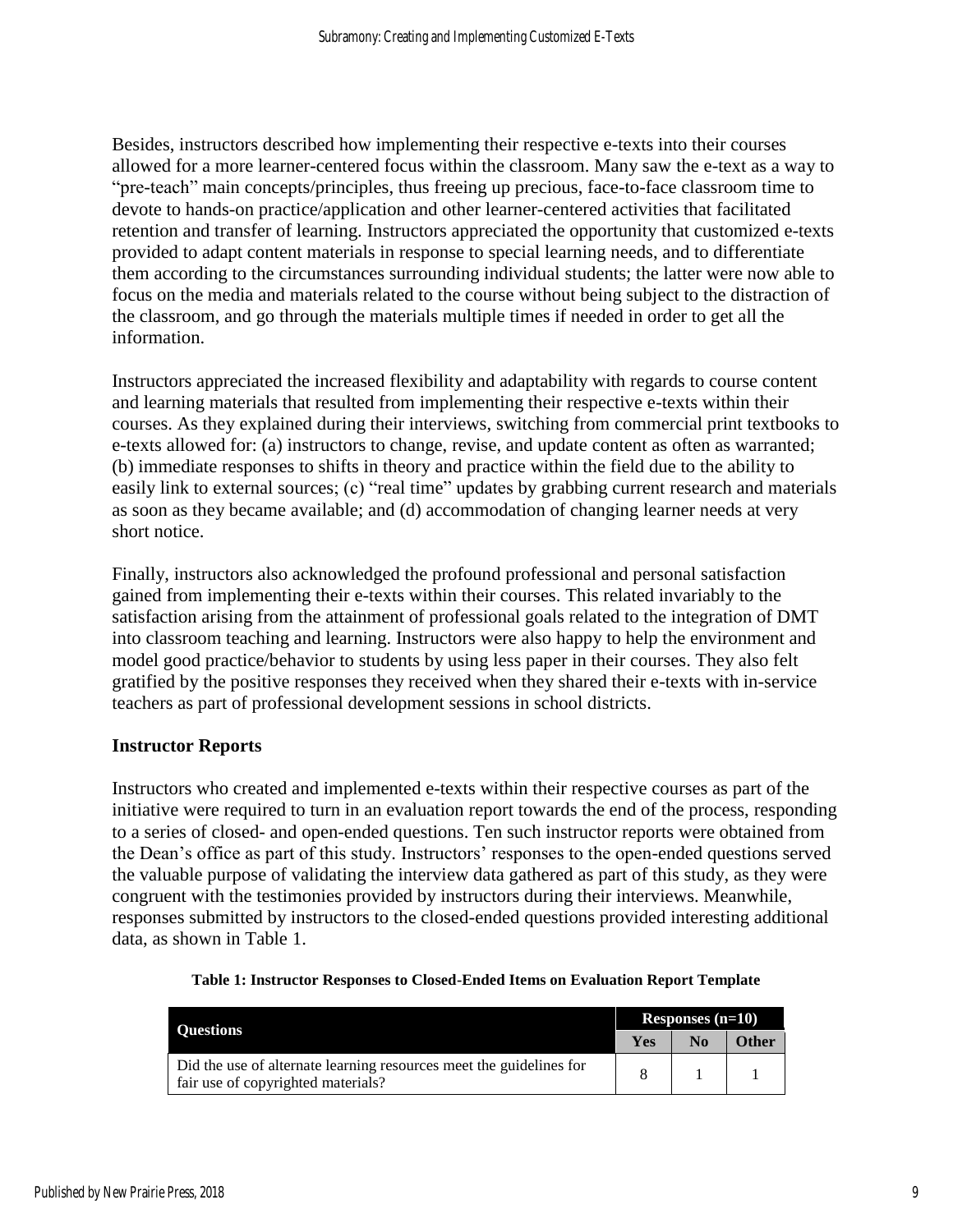| Were colleagues from the libraries and instructional technology<br>support involved in identifying or compiling resources? |   |  |
|----------------------------------------------------------------------------------------------------------------------------|---|--|
| Was the product accessible on students' smartphones?                                                                       |   |  |
| Do you have evidence that your product produced student learning?                                                          |   |  |
| Do you plan to continue using your product?                                                                                |   |  |
| Have you presented or published about your product?                                                                        | 8 |  |
| Do you think this initiative is an important endeavor of the college?                                                      |   |  |

**Perceptions of Student Response.** Instructors shared experiencing tremendous personal enrichment and validation from being able to provide materials that students could find useful and enjoyable, and from being able to receive positive feedback from students. They described feeling gratified when students used their e-text and subsequently came up to thank them for creating a product that "was really useful, and it saved us so much money," and when students who have graduated and are now in-service teachers say they still refer to the e-text in their daily practice.

**Appreciation of Savings.** From the instructors' testimonies it appeared that the students in the courses within which they implemented their e-texts were universally and volubly grateful to not have to pay for expensive commercial textbooks any more. Multiple instructors related that students actually applauded when informed at the beginning of semester that they would not have to pay for any textbooks.

**Positive Feedback.** Instructors also described receiving positive feedback from students taking the courses within which they implemented their respective e-texts. Instructors said students liked using the e-texts because they "gave them what they needed" and afforded access to different kinds of media – text, videos, samples and examples, educator blogs – and a rich variety of linked sources to draw information from. Instructors reported that students appreciated having all their learning materials in one spot and in such a portable format – and no longer having to spend time looking up sources at the library – since getting access to the e-texts. Instructors said students told them they felt more connected to the materials, to the instructor, and to each other, due to the fact that the new e-texts were custom-made to fit their respective courses and custom-tailored to meet their target audience's needs.

**Improved Engagement.** Besides, instructors described seeing evidence of improved student engagement in the courses within which they implemented their e-texts. They said since the etexts were deployed students were coming into class with a much better understanding of the course content; they were sharper, more critical and participated more vigorously in classroom activities. Instructors said students told them they read everything in the e-texts because they were not "one of those usual giant, 500-page" tomes, and were not "loaded with tons of irrelevant filler material." Students apparently engaged with the e-text thoroughly enough to be able to proactively approach the instructor and say "Do you know this link isn't working?" or "Why don't you do \_\_\_\_ in \_\_\_\_ part of the e-text?" or "Have you read \_\_\_\_ source related to \_\_\_\_ topic covered in the e-text?" Instructors also revealed that, since implementing the e-texts, their class meetings ran more smoothly, they received fewer questions overall about course content, and they found themselves not having to repeat things over and over again.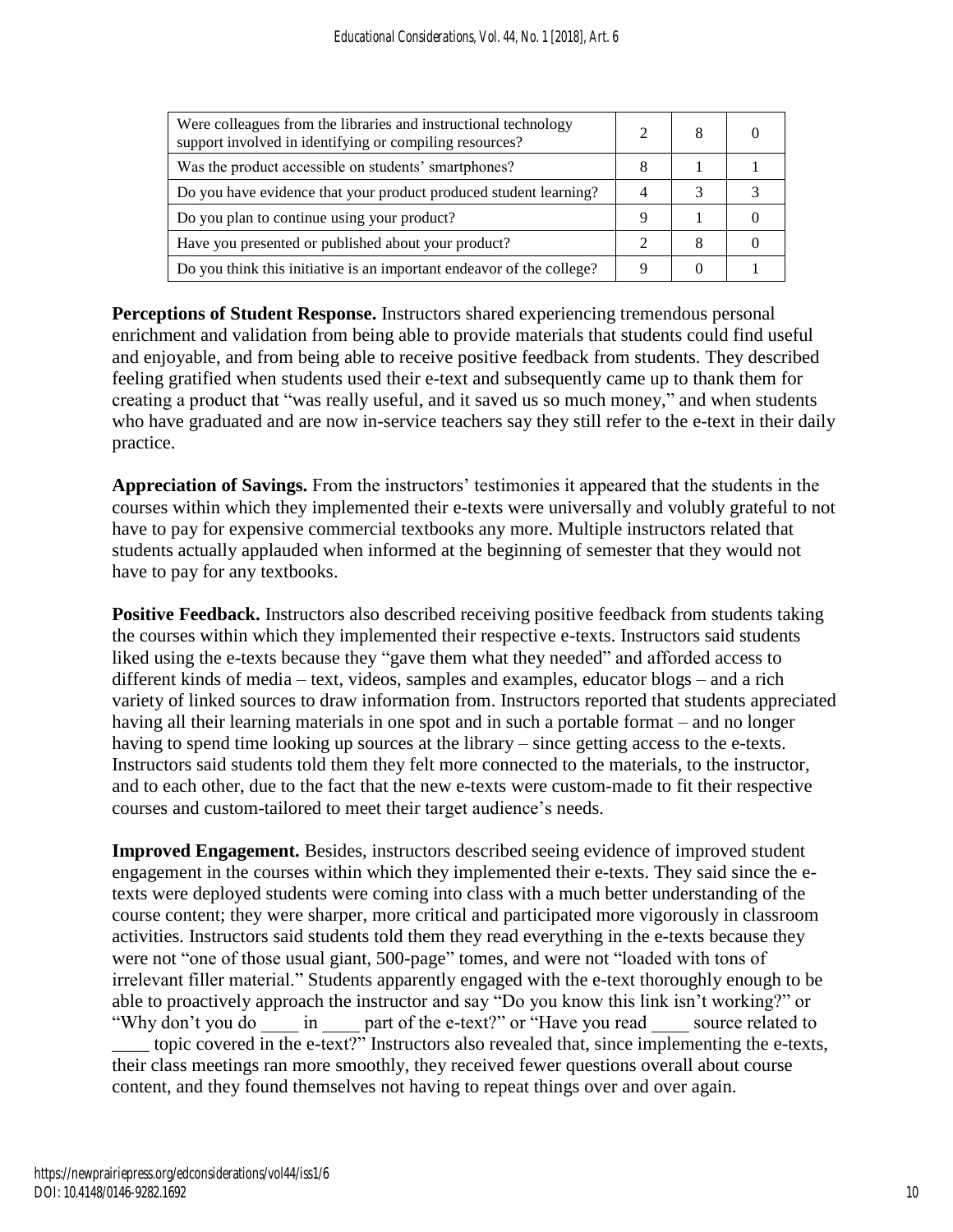**Improved Work.** Furthermore, instructors described seeing concrete evidence of improved student work in the courses within which they implemented their e-texts. They noticed that students were understanding the specifications related to course assignments better, and consequently performing better on said assignments. They also said students performed better on course examinations during the semester with the e-text, and overall achieved better course grades as a reflection of their improved achievement of course objectives.

#### **Assertions<sup>10</sup>**

**Instructors' Experience.** The instructors interviewed for this study were: (a) grateful for and appreciative of the initiative; (b) unanimous in their belief that it was important and worth supporting; (c) believed the process of creating and implementing an e-text had an extremely positive influence on the nature and quality of the information/content they were providing their students in their respective courses; (d) emphasized that the e-text helped them organize course content more effectively, custom tailor it more appropriately to their students' needs, and ensure that the information presented to students was current/up-to-date; (e) recognized and appreciated the enhanced affordances of the e-text medium – as compared to print textbooks – in terms of enabling easy and equitable access to course materials for students; and (f) found the process of creating and implementing an e-text tremendously gratifying on multiple levels.

On the other hand, instructors reported: (a) entering the process of creating e-texts possessing inadequate skill-sets to assure optimal outcomes; (b) receiving insufficient training/PD prior to starting work on their e-texts; (c) concerns regarding lack of sufficient and timely technical support throughout the process of creating and implementing their e-texts; and (d) generally not having followed up on plans to present about their e-texts at professional conferences or publish about them in academic journals.

**Researcher's Conclusion.** The interview data collected as part of this study suggest that, overall, the initiative had positively influenced the stakeholders impacted by  $it - a$  conclusion bolstered by the fact that not even one of the stakeholders interviewed for this study suggested that the COE should stop supporting the initiative. Based on stakeholders' testimonies, the actions that needed to be taken in order to enhance the initiative's effectiveness were to (a) increase instructor training/PD, (b) improve technical support, and (c) ensure product quality and instructor accountability.

#### **References**

Barker, A. (2015). The institution as e-textbook publisher. *Insights, 28*(3), 51-55 Chapman, J. R., Seeley, E. L., Wright, N. S., Glenn, L. M., & Adams, L. L. (2016). An empirical evaluation of a broad ranging e-text adoption with recommendations for improving deployment success for students. *E-Journal of Business Education & Scholarship of Teaching, 10*(2), 1-14

<sup>&</sup>lt;sup>10</sup> Assertions are generalizations made by case researchers on the basis of their observations and other data. They represent understandings derived from personal experience, scholarship, assertions of other researchers, etc. (Stake, 1995)